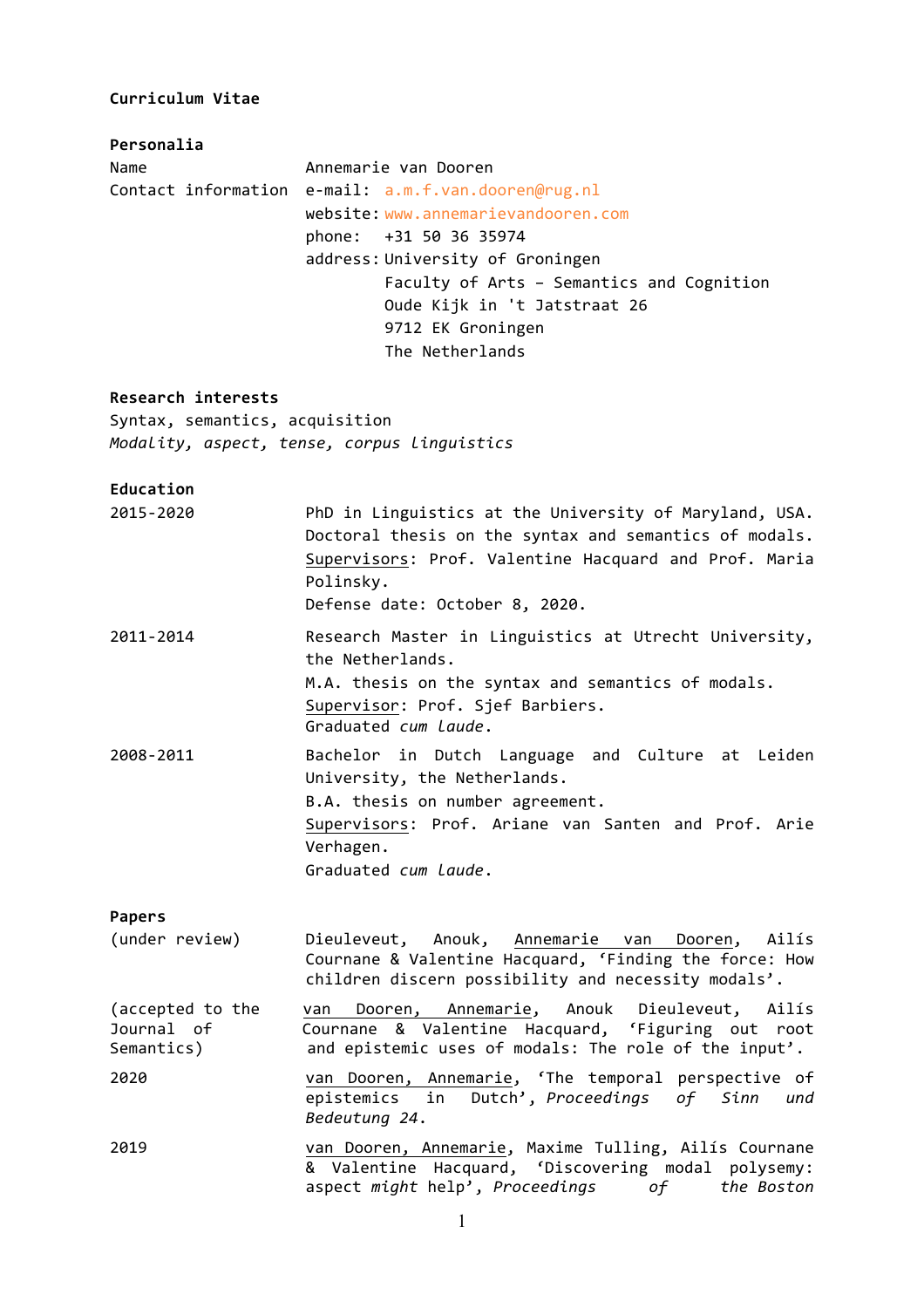|               | University Conference on Language Development, 203-<br>216.                                                                                                                                                                                         |  |  |  |  |  |  |  |  |
|---------------|-----------------------------------------------------------------------------------------------------------------------------------------------------------------------------------------------------------------------------------------------------|--|--|--|--|--|--|--|--|
| 2019          | Dieuleveut, Anouk, Annemarie van Dooren, Ailís<br>Cournane & Valentine Hacquard, 'Acquiring the force of<br>modals: Sig you guess what sig means?', Proceedings of<br>the Boston University Conference on Language<br>Development, 189-202.         |  |  |  |  |  |  |  |  |
| 2017          | van Dooren, Annemarie, Anouk Dieuleveut, Ailís<br>Cournane & Valentine Hacquard, 'Learning<br>what must and can must and can mean,' Proceedings of<br>the Amsterdam Colloquium, 225-235.                                                            |  |  |  |  |  |  |  |  |
| 2017          | Dooren, Annemarie, 'Dutch must more<br>van<br>structure', Proceedings of the North-East Linguistic<br>Society, 165-175.                                                                                                                             |  |  |  |  |  |  |  |  |
| 2017          | Barbiers, Sjef & Annemarie van Dooren, 'The Syntax of<br>Modal Verbs,' The Wiley Blackwell's Companion to<br>Syntax, Second Edition.                                                                                                                |  |  |  |  |  |  |  |  |
| Presentations |                                                                                                                                                                                                                                                     |  |  |  |  |  |  |  |  |
| 2021          | van Dooren, Annemarie. 'Het werkwoord willen' (The<br>verb to want'), invited talk at the Family Day of the<br>student association for Linguistics TW!ST, Groningen.                                                                                |  |  |  |  |  |  |  |  |
| 2019          | van Dooren, Annemarie. 'Correlating modal syntax and<br>modal meaning across languages and in language<br>development', invited talk at the Leiden-Utrecht<br>Semantics Happenings, Utrecht University, Utrecht.                                    |  |  |  |  |  |  |  |  |
| 2019          | van Dooren, Annemarie, Nick Huang & Gesoel Mendes,<br>'Polysemous want: Language change from a synchronic<br>perspective', Formal Diachronic Semantics 4, Ohio<br>State University, Columbus OH.                                                    |  |  |  |  |  |  |  |  |
| 2019          | van Dooren, Annemarie, 'The temporal perspective of<br>epistemics in Dutch', Sinn und Bedeutung 24, Osnabrück<br>University, Osnabrück.                                                                                                             |  |  |  |  |  |  |  |  |
| 2019          | van Dooren, Annemarie, 'Figuring out epistemic uses of<br>English and Dutch modals: The role of aspect', the 8th<br>Mid-Atlantic Colloquium of Studies in<br>Meaning<br>(MACSIM), New York University, New York NY.                                 |  |  |  |  |  |  |  |  |
| 2018          | van Dooren, Annemarie, Maxime Tulling, Ailís Cournane<br>& Valentine Hacquard, 'Lexical aspect as a cross-<br>linguistic cue to modal meaning: evidence from Dutch',<br>Boston University Conference on Language Development<br>(BUCLD), Boston MA. |  |  |  |  |  |  |  |  |
| 2017          | Dooren, Annemarie, Anouk Dieuleveut, Ailís<br>van<br>Cournane & Valentine Hacquard, 'Learning<br>what must and can must and can mean', the Amsterdam<br>Colloquium, Amsterdam.                                                                      |  |  |  |  |  |  |  |  |
| 2017          | van Dooren, Annemarie, 'The Georgian modal item unda:<br>Raising versus control', the East Coast 5 syntax<br>workshop (ECO5), University of Connecticut, Storrs CT.                                                                                 |  |  |  |  |  |  |  |  |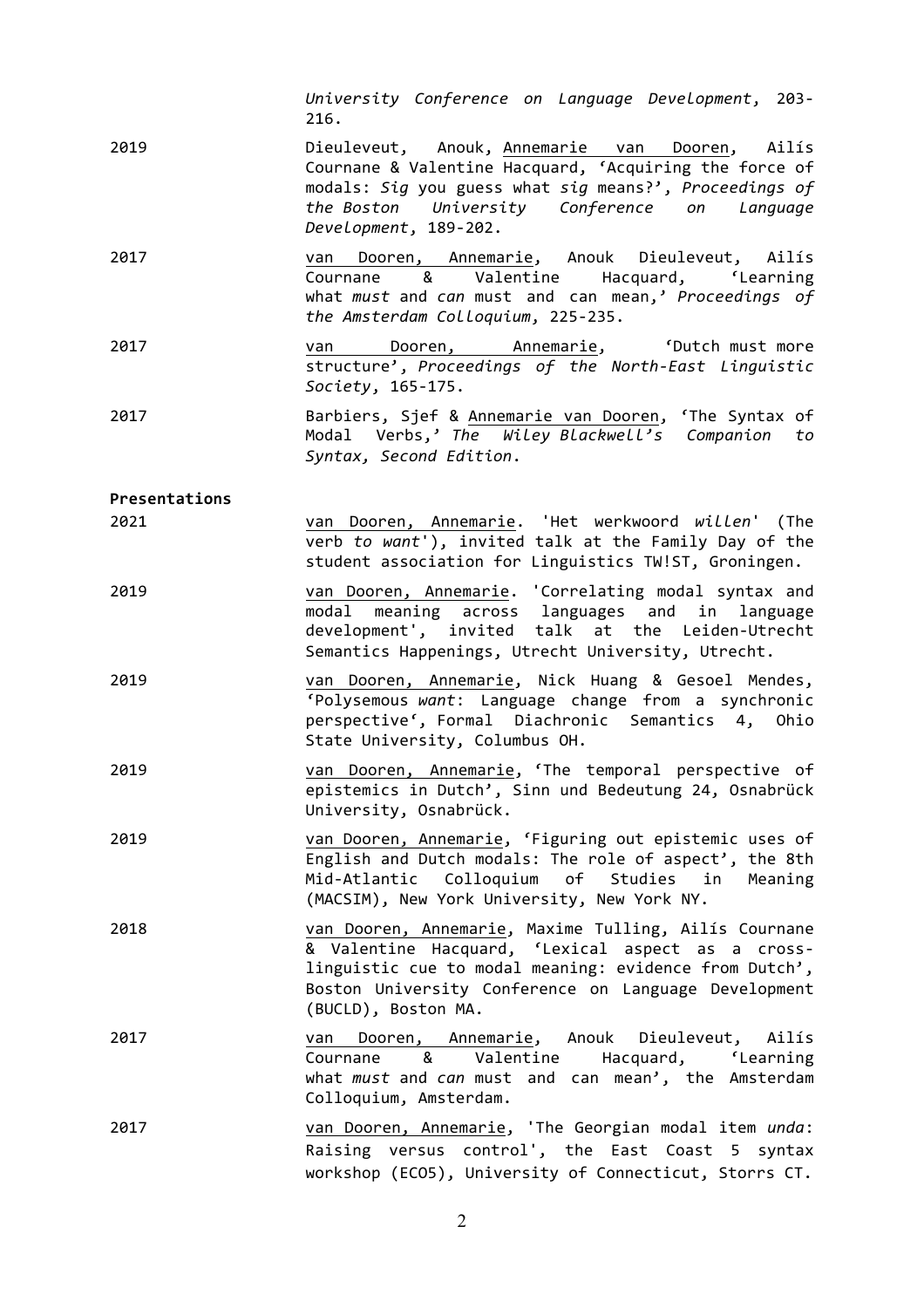| 2016                            | van Dooren, Annemarie, 'Dutch must more structure',<br>the North-East Linguistic Society (NELS), UMass<br>Amherst, Amherst MA.                                                                                                                                                   |  |  |  |  |  |  |  |
|---------------------------------|----------------------------------------------------------------------------------------------------------------------------------------------------------------------------------------------------------------------------------------------------------------------------------|--|--|--|--|--|--|--|
| 2015                            | van Dooren, Annemarie, 'We must to Newark', the 5 <sup>th</sup><br>Mid-Atlantic Colloquium of Studies in<br>Meaning<br>(MACSIM), University of Delaware, Newark DE.                                                                                                              |  |  |  |  |  |  |  |
| 2015                            | van Dooren, Annemarie, 'The history of English modal<br>verbs', the International Conference on Historical<br>Linguistics (ICHL), Naples.                                                                                                                                        |  |  |  |  |  |  |  |
| 2015                            | van Dooren, Annemarie, 'Modal verbs', the<br>13th<br>Conference of the Student Organization of Linguistics<br>in Europe (ConSOLE), University Paris-Diderot-7,<br>Paris.                                                                                                         |  |  |  |  |  |  |  |
| 2012                            | van Dooren, Annemarie, Lotte Hendriks<br>& Ora<br>Matushansky, 'Resultatives', Rencontres d'Automne de<br>Linguistique Formelle (RalfE), University Paris-8,<br>Paris.                                                                                                           |  |  |  |  |  |  |  |
| Grants and awards               |                                                                                                                                                                                                                                                                                  |  |  |  |  |  |  |  |
| 2019                            | Jacob K. Goldhaber Travel Award to attend Sinn und<br>Bedeutung 24 in Osnabrück.                                                                                                                                                                                                 |  |  |  |  |  |  |  |
| 2017                            | College of Arts and Humanities Travel Grant to attend<br>the Amsterdam Colloquium.                                                                                                                                                                                               |  |  |  |  |  |  |  |
| 2016                            | Jacob K. Goldhaber Travel Award to attend<br>the<br>Linguistics in the Netherlands Day.                                                                                                                                                                                          |  |  |  |  |  |  |  |
| 2015                            | Nominated for the Research Master Dissertation Prize<br>of the Humanities faculty, Utrecht University.                                                                                                                                                                           |  |  |  |  |  |  |  |
| 2014                            | Bernhard Cultuurfondsbeurs (Prince Bernhard<br>Prins<br>grant) funding an academic stay at the Linguistics<br>Department of UC Santa Cruz, CA.                                                                                                                                   |  |  |  |  |  |  |  |
| Fall 2014                       | Presentation at the Central<br>Best<br>Oral<br>European<br>Conference in Linguistics for Postgraduate Students<br>(CECIL) 4, Lublin, Poland.                                                                                                                                     |  |  |  |  |  |  |  |
| Teaching                        |                                                                                                                                                                                                                                                                                  |  |  |  |  |  |  |  |
| Courses at Groningen University |                                                                                                                                                                                                                                                                                  |  |  |  |  |  |  |  |
| Fall 2021                       | Lecturer of Semantics in the Linguistics Program, the<br>Dutch Language and Culture Program and the English<br>Language and Culture Program.                                                                                                                                     |  |  |  |  |  |  |  |
| Spring 2021                     | Lecturer of Language Acquisition in the Linguistics<br>Program and the Dutch Language and Culture Program.<br>Responsibilities: Weekly lectures on acquisition for<br>first and second year BA students with a focus on<br>Dutch first language acquisition, design of the exam, |  |  |  |  |  |  |  |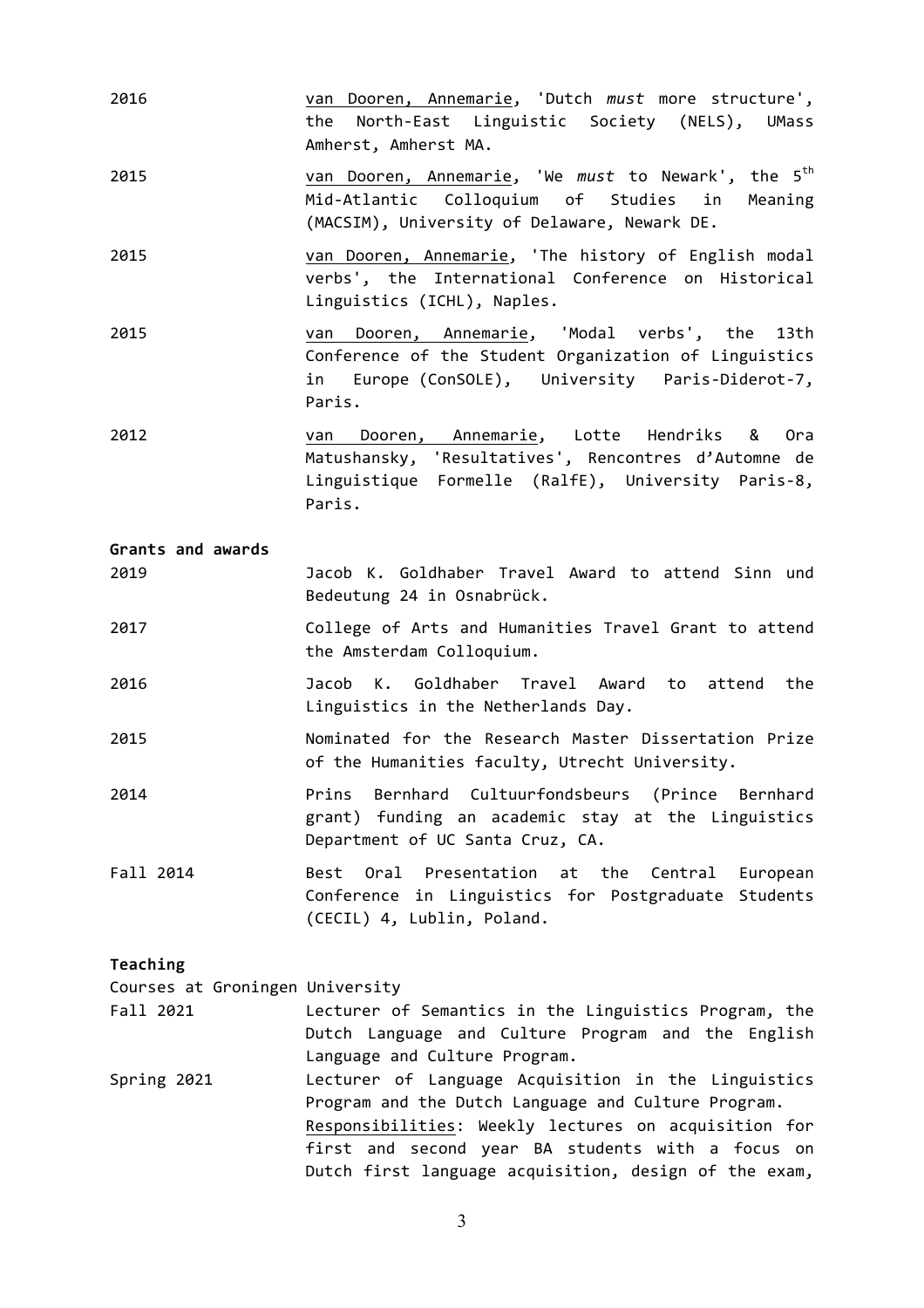guiding students in writing their own research proposal. 

Spring 2021 **Lecturer** of Afstudeerdossier (*Graduation Dossier*) in Semantics and Pragmatics in the Linguistics Program. Responsibilities: Weekly lectures on core topics in Semantics and Pragmatics for third year BA students. Guiding students in carrying out their own graduation project. 

Courses at the University of Maryland

- Spring 2019 Lecturer of LING419M: Topics in Syntax: Expressing Possibilities and Necessities across Languages and Development, University of Maryland. Responsibilities: Design of a class introducing current thinking about modality, cross-linguistic patterns, and its acquisition, 1.15 hour lectures twice a week, grading, design of a final research project to be carried out individually by the students.
- Summer 2018 Lecturer of a seven-day course on truth-conditional compositional semantics in the South-Caucasian Chalk Circle-2 Summer School, Ilia State University, Tbilisi, Georgia.

Responsibilities: Design of the class, seven 1.45 hour lectures on semantics & pragmatics.

- Spring 2018 TA for Prof. Alexander Williams in LING410: Meaning and Grammar, University of Maryland. Responsibilities: Grading, office hours.
- Fall 2017 TA for Prof. Tonia Bleam in LING311: Syntax I, University of Maryland. Responsibilities: Grading, office hours, guest lecture on modals – *raising or control?*
- Fall 2016 TA for Prof. Margaret Antonisse in LING200: Introductory Linguistics, University of Maryland. Responsibilities: Grading, office hours.

Course at Utrecht University

Fall 2012 **Lecturer** of the Bachelor's course *Schrijven en Presenteren* (Writing and Presenting) in the Department of Language and Culture Studies, Utrecht University. Responsibilities: Lectures once a week on academic writing and presenting, guiding students and providing feedback on their developing presentation and writing skills, grading.

Mentoring

2017-2019 Supervisor of four undergraduate Research Assistants (RAs) in the project 'Acquiring the language of possibility'.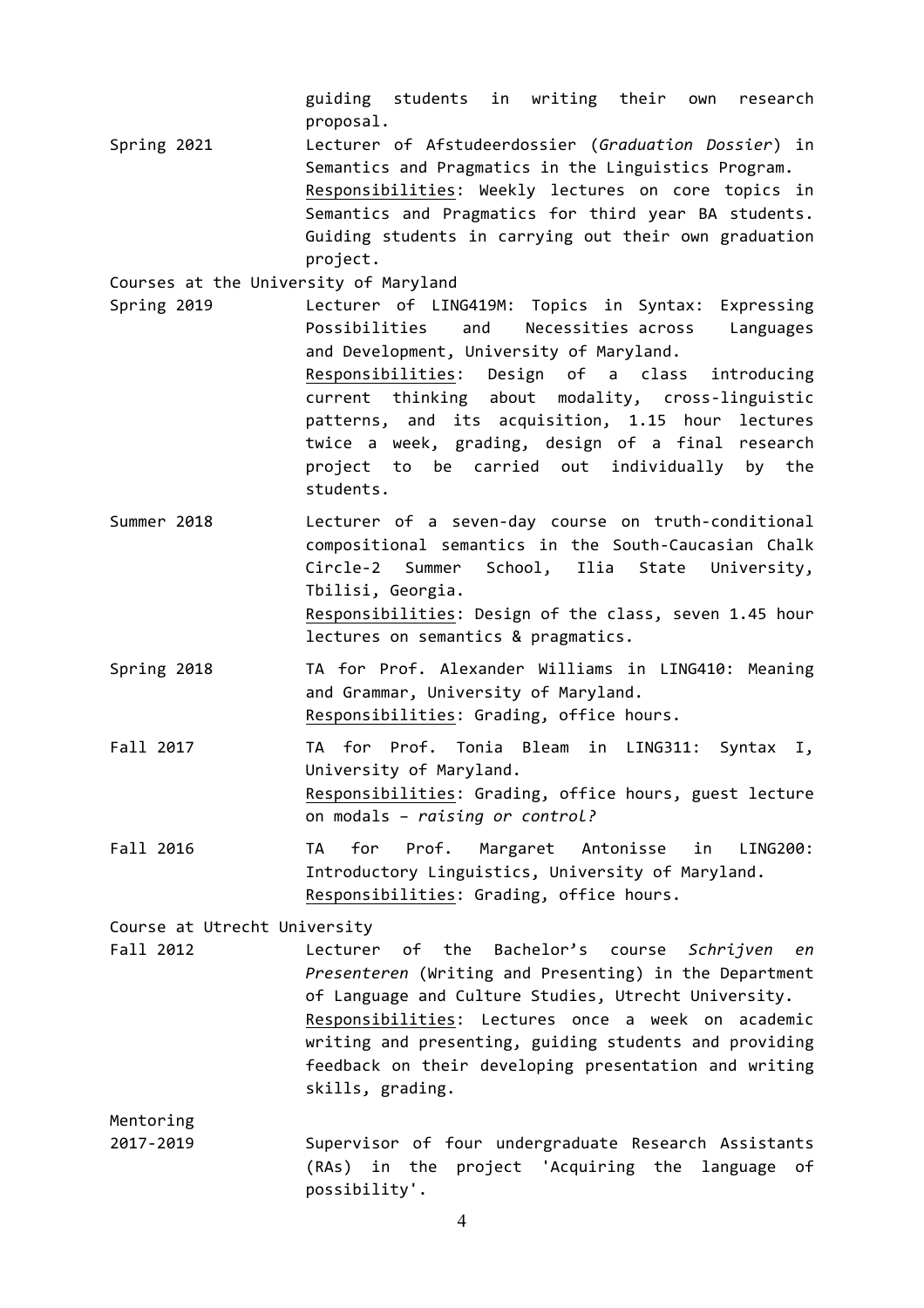Responsibilities: Weekly meetings to assign tasks and discuss progress; providing an introduction to the research questions and linking these to the specific assignments for the RAs; providing feedback to the work handed in; guidance towards a presentation of their work by the RAs themselves at the end of the year.

## **Professional experience**

| 2021        | Participant in the workshop 'Language Development,<br>Diagnosis and Assessment in School Ages (6-16): Next<br>Steps in Research and Practice', Lorentz Center,                                                                                                                                                                                                       |
|-------------|----------------------------------------------------------------------------------------------------------------------------------------------------------------------------------------------------------------------------------------------------------------------------------------------------------------------------------------------------------------------|
| 2021        | Leiden.<br>Member of the Semantics and Cognition Research Group<br>the Language Acquisition Lab at<br>Groningen<br>and<br>University.                                                                                                                                                                                                                                |
| 2016-2020   | Member of the research group 'Acquiring the language<br>of possibility' at the University of Maryland.<br>Responsibilities: Organizing weekly meetings to<br>papers and ongoing research; presenting<br>discuss<br>ongoing research; supervision of four undergraduate<br>(see above); inviting guest speakers<br>RAs<br>and<br>organizing a small-scale conference. |
| Spring 2019 | Leader of the Philosophy and Linguistics reading group<br>(PHLing) at the University of Maryland.<br>Responsibilities: Organizing bi-weekly meetings to<br>discuss papers relevant to linguists and philosophers;<br>organizing conferences.                                                                                                                         |
| 2017        | Member of the organizing committee for Semantics and<br>Linguistic Theory (SALT), University of Maryland,<br>College Park MD.<br>Responsibilities: Inviting speakers, arranging for the<br>logistics.                                                                                                                                                                |
| 2016        | Member of the organizing committee for Mayfest/the<br>third Philosophy and Linguistics conference: Context.<br>Responsibilities: Inviting speakers, arranging for the<br>logistics.                                                                                                                                                                                  |
| 2012-2013   | Member of the Curriculum Committee of the department<br>of Linguistics at Utrecht University.<br>Responsibilities: Attending monthly meetings in which<br>student's concerns are discussed; discussing changes<br>to the Research Master's curriculum.                                                                                                               |
| 2009-2011   | of Metaal, educational<br>journal<br>the<br>Editor<br>оf<br>department of Dutch Language and<br>Culture<br>at<br>Leiden University.<br>Responsibilities: Arranging for interviews with people<br>relevant to the field of Dutch language; writing<br>articles.                                                                                                       |

5